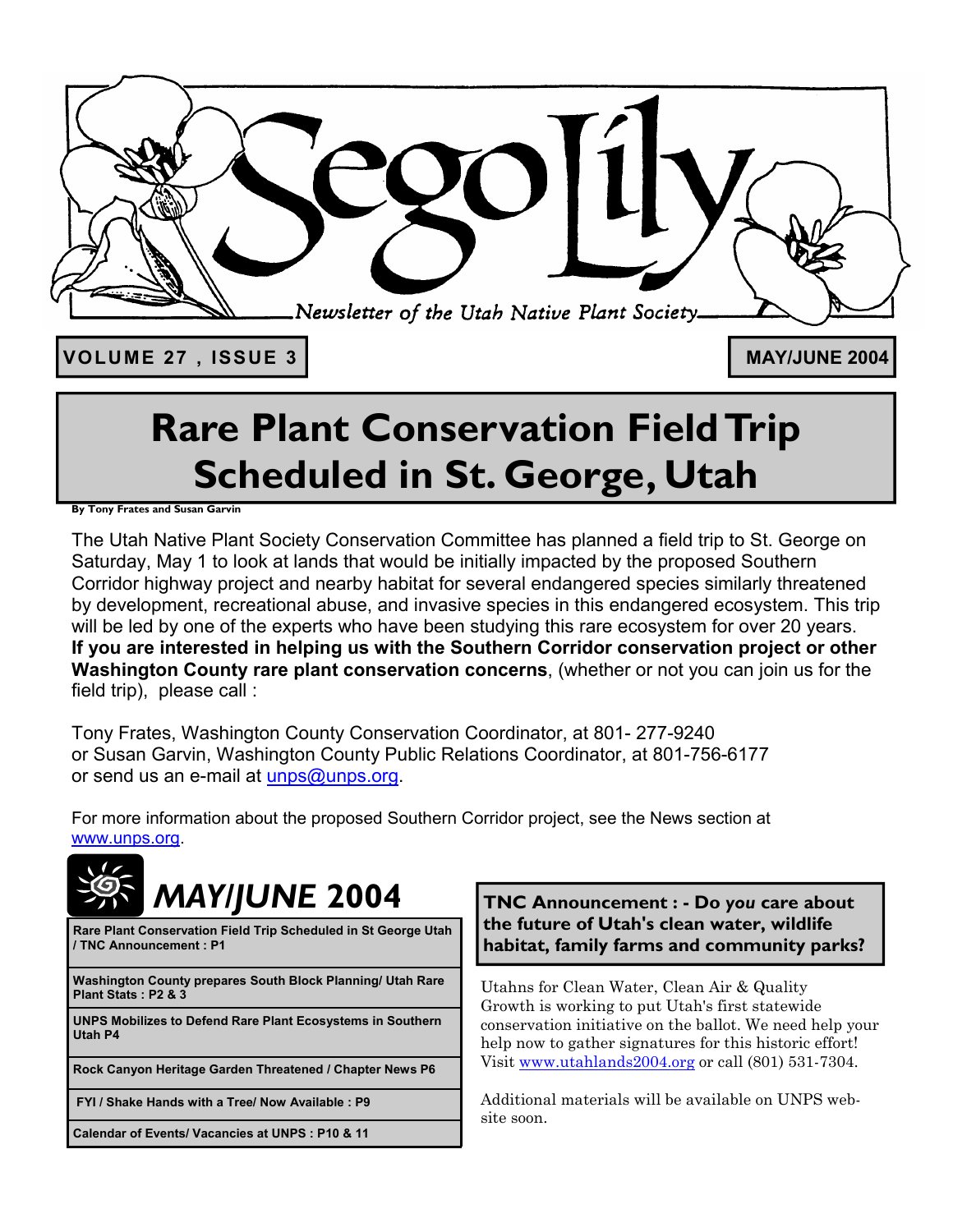### **WASHINGTON COUNTY PREPARES: SOUTH BLOCK PLANNING**

#### **by Tony Frates**

There will be a public workshop on May 5, 2004 in St. George to discuss the "South Block" property, some 10,000 or so acres from Bloomington Hills to the Arizona border owned primarily by the State of Utah School and Institutional Trust Lands Administration aka SITLA. This area includes White Dome and the area where the Southern Corridor highway will initially be built. (For more information about the Southern Corridor, see the News section at www.unps.org). It includes almost all of the known habitat of the Holmgren milkvetch (*Astragalus holmgreniorum*) and critical habitat for the bearclaw poppy (*Arctomecon humilis*), both endangered species. Another federally listed species, the Siler pincushion cactus, *Pediocactus sileri,* will also be impacted along with several other rare and sensitive species which to date have been completely ignored such as the unique Parry sandpaper bush, *Petalonyx parryi.* 

This meeting will be held at the St. George City Office Building, 175 E. 2nd North in St. George, Utah in the City Council chambers; however there will be three breakout sessions that will be held concurrently - the breakout sessions relate to: (1) White Dome - to be moderated by SITLA, (2) Residential neighborhood design and (3) Business park and transportation issues. Officials have indicated that rare plant species will only be addressed in connection with White Dome yet in fact rare plant species will be impacted in connection with all of these proposed activities.

The purpose of the meeting is to provide to the public a brief overview of a sustainable growth study that has been conducted to date and to receive public feedback.

A follow-up meeting will occur later this year on May 26 to present the information that was received during the May 5 workshop. It is unknown how the feedback and issues raised at the May 5 meeting will be capable of being assimilated and analyzed in such a short period of time.

The workshop is part of an initial \$20,000 EPA grant for to study improved development patterns in Washington County which was then piggy backed with a grant from the FWHA for \$50,000 to allow for additional study of sustainable growth and the impacts of that growth. That money somehow flowed to UDOT and then via a secondary contract to the City of St. George who in turn hired a planner to assist them in this study, Winston & Associates of Boulder, Colorado. This study has been in process for a while and the initial work done by the planner, referred to as the "St. George General Plan" is referenced at http://www.winstonassociates.com (see "Current work").

This activity has been happening subsequent to the approval of the new St. George airport (not yet built) and as the environmental impact analysis of the Southern Corridor project winds it way thru what may end up being a rote approval process.

SITLA had previously hired their own San Diego-based planner and has likely on its own spent tens of thousands of dollars in planning for development in the area. How the two different planners will work together exactly is unknown. Reportedly both planners are at least somewhat aware of issues relating to endangered plant and animal species.

Rare plants are typically indicators of a much broader, complex and delicate ecological system. Environmental impact assessments to rare plant species usually fail to consider critical interactions and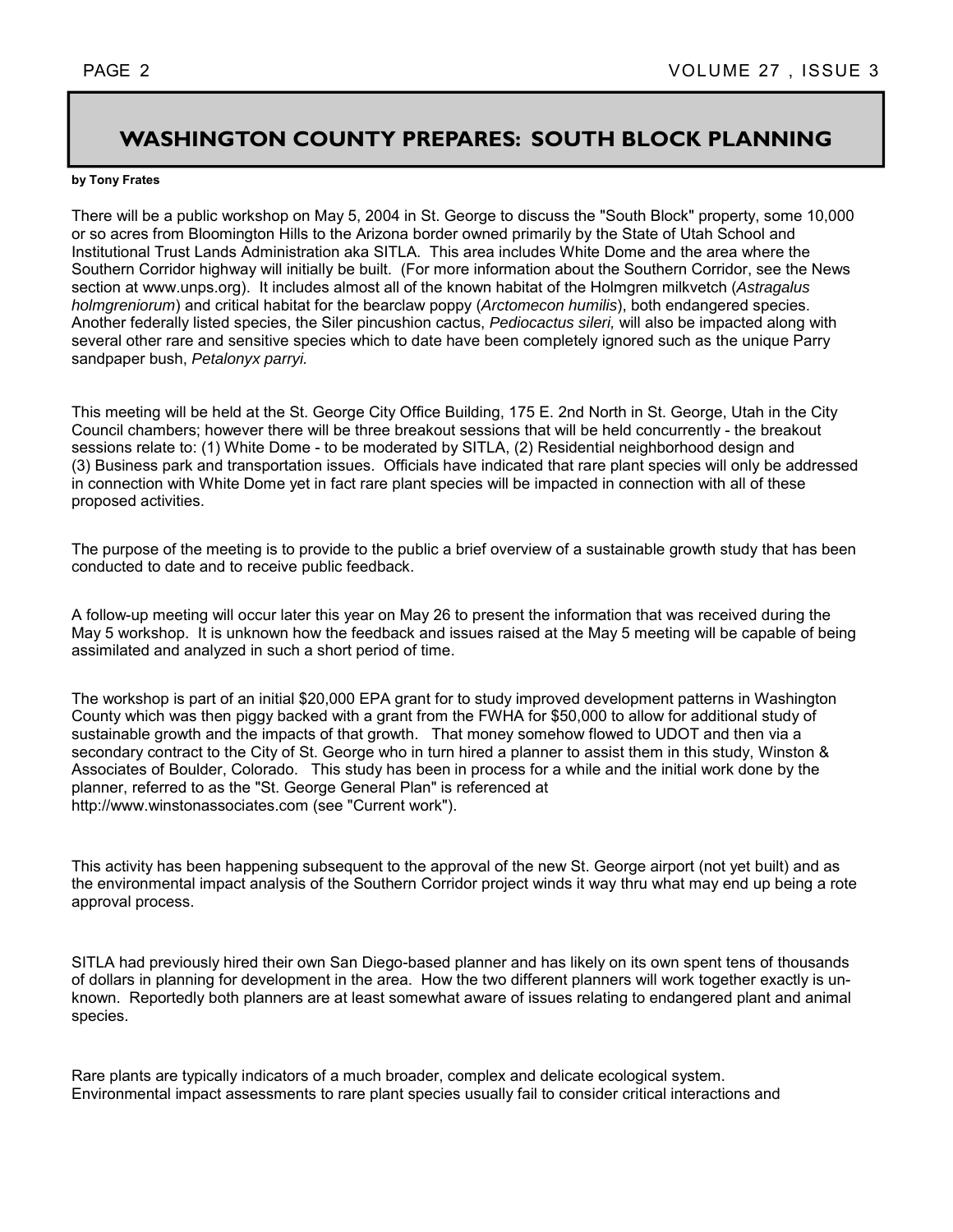interdepencies upon which these and other species depend. Rare plant surveys (the only rare plant impact related activity which has been undertaken in connection with South Block planning or in connection with the Southern Corridor project to date) are only the beginning. Seed banks are for example of huge importance to the often boom and bust cycles of highly restricted desert endemics yet are typically overlooked.

The identification of pollinators (which more often than not are native bee species) which are critical to the survival of rare plants (which usually require cross pollination, i.e. most do not self-pollinate) and their habitat is typically ignored. The pollination ecology of the rare plant species impacted by rapid South Block development (which in turn will be vastly facilitated by the proposed Southern Corridor highway project) is not well understood. No study with respect to the nesting sites of the pollinators has been undertaken; no study has been conducted to determine what the impact of building roads will have on fragmenting the pollinator nesting sites from the rare plant habitats; no study has been conducted to determine what the impact of chemical sprays on nearby residential housing developments and introduced species will have on pollinators. Yet we know that the fragile pollination systems in place now are likely already stressed to the breaking point. These systems will instead likely be destroyed or fragmented to the extent that we will never know what we did not learn, and the school children of the state of Utah for whom the lands will supposedly be developed (and school children everywhere) will ironically never be able to learn about them.

Preliminary congressional funding for the Southern Corridor, even though not yet even officially approved thru the NEPA process, was requested on March 26, 2004. The entire area appears to be destined for fast track growth despite unanswered questions relating to what kind of population that area can support and without taking into account the long term (and 25 years ahead, the typical "long term" period considered in these kinds of studies, does not represent the kind of long term thinking that is appropriate).

It will be important for those concerned about open space, rare ecosystems, biological diversity and quality of life issues to attend the May 5 workshop. We can only hope that Washington County planners will do a better job than in counties along the Wasatch Front.

|                                         | 91 AU IVAN-LEAN LYTAIV                                          |
|-----------------------------------------|-----------------------------------------------------------------|
| <b>Currently federally listed</b>       | 24                                                              |
| <b>Federal candidates</b>               | 6                                                               |
| <b>Emergency listing requested</b>      | $\mathbf{2}$                                                    |
| Globally rare*                          | $300+$                                                          |
| Globally rare/native taxa <sup>**</sup> | 10%                                                             |
| <b>Species delisted</b>                 | 3                                                               |
| Year first species listed               | 1978                                                            |
| Year last species listed                | 2001                                                            |
| <b>Primary threats</b>                  | Habitat destruction, invasive species, pollinator fragmentation |
| Most important pollinator               | Native bees (over 1000 Utah native bee species)                 |
| Rare bees listed                        | <b>None</b>                                                     |
| Counties with most rare plants          | $(1)$ Kane $(2)$ Garfield $(3)$ Washington                      |
| Genus with most rare plants             | (1) Astragalus (2) Penstemon                                    |

#### **UTAH DADE DI ANT STATS**

*\*266* **of these are currently identified at www.utahrareplants.org**

**\*\*Rough estimate, the percent of our flowering plants which are globally rare**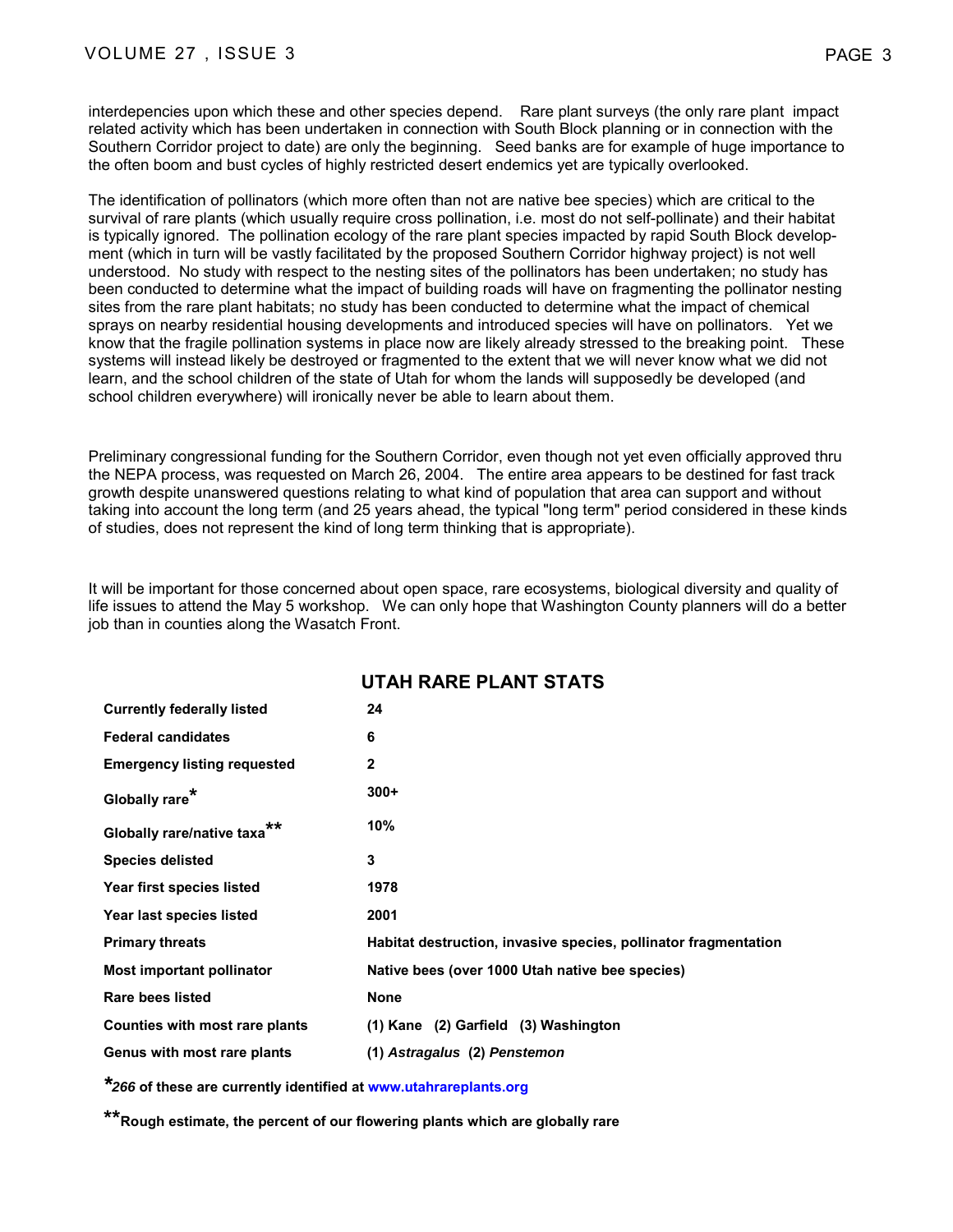#### **UNPS MOBILIZES TO DEFEND RARE PLANT ECOSYSTEMS IN SOUTHERN UTAH**

#### **By Susan Garvin**

Rare plants in Utah have been under threat on several fronts and at varying levels of intensity ever since the pioneers settled in Utah more than 150 years ago. The threats to native plant systems have included agriculture, homebuilding, cattle grazing, importation of exotic species for landscaping and other purposes, and increasing use of pesticides, among many others. In modern days, the biggest threats to rare plants and the ecosystems that support them come from disturbance and eradication by development, both public and private, increasing invasion by noxious and other exotic weeds, and indiscriminant off-road recreation vehicles, in that order in many places, and in Utah as well.

For the first time in many years, UNPS is getting geared up to begin a big public education campaign in Washington County. Growth rates in that region of Utah exceed most if not all other parts of the state. In the same area, many unusual conditions exist for the development of rare plants due primarily to the rather abrupt transition from Colorado Plateau and Great Basin ecosystems to Mojave Desert climatic and geophysical conditions.

Our Conservation Committee has been quietly engaged in efforts to protect native species and rare plants in particular for well over 20 years without a break. But much of this work occurs outside public notice, without much political or press notice, and often our own membership is unaware of the effort being made to hang on to native plant ecosystems. In the last few years, public awareness of native plants has increased dramatically in Utah, due in large part to the efforts of UNPS to promote the use of native plants for horticultural purposes. We have had 8 chapters born at least partly out of this effort, and we want to congratulate Dr. Susan Meyer, our former board chairperson for initiating and nurturing the remarkable success both within UNPS and in communities and newspapers around the state.

Now we feel that we have an emergency in Washington County worthy of a similar effort in the area of conservation of rare plants and ecosystems. So the Board of Directors has approved a new (volunteer) position on our Conservation Committee and filled it with Tony Frates, Webmaster Extraordinaire for UNPS and primary instigator, author and maintainer of the online guide Utah Rare Plant Guide, available free of charge at http://www.utahrareplants.org/rpg.html. Tony has been keeping track of rare plants in Southern Utah since at least 1983, when he was also one of the primary forces - along with Duane



**ARCTOMECON HUMILIS** 

Atwood and several other concerned conservationists - behind the federal listing of the first rare plant in Utah, the beautiful dwarf bearclaw poppy, Arctomecon humilis. Tony's new position is called Washington County Conservation Coordinator, which only begins to describe the efforts he has been making to preserve at least a small viable percentage of rare plant habitat in the St. George area.

Tony has been keeping track of development issues in connection with a new federally funded highway proposal to build a highway from west of Hurricane, with three possible routes proposed in the Hurricane area, between Washington and Punchbowl Domes, extending south to run west of the new airport property, then heading south through the outskirts of White Dome to intersect with I-15 south of Bloomington.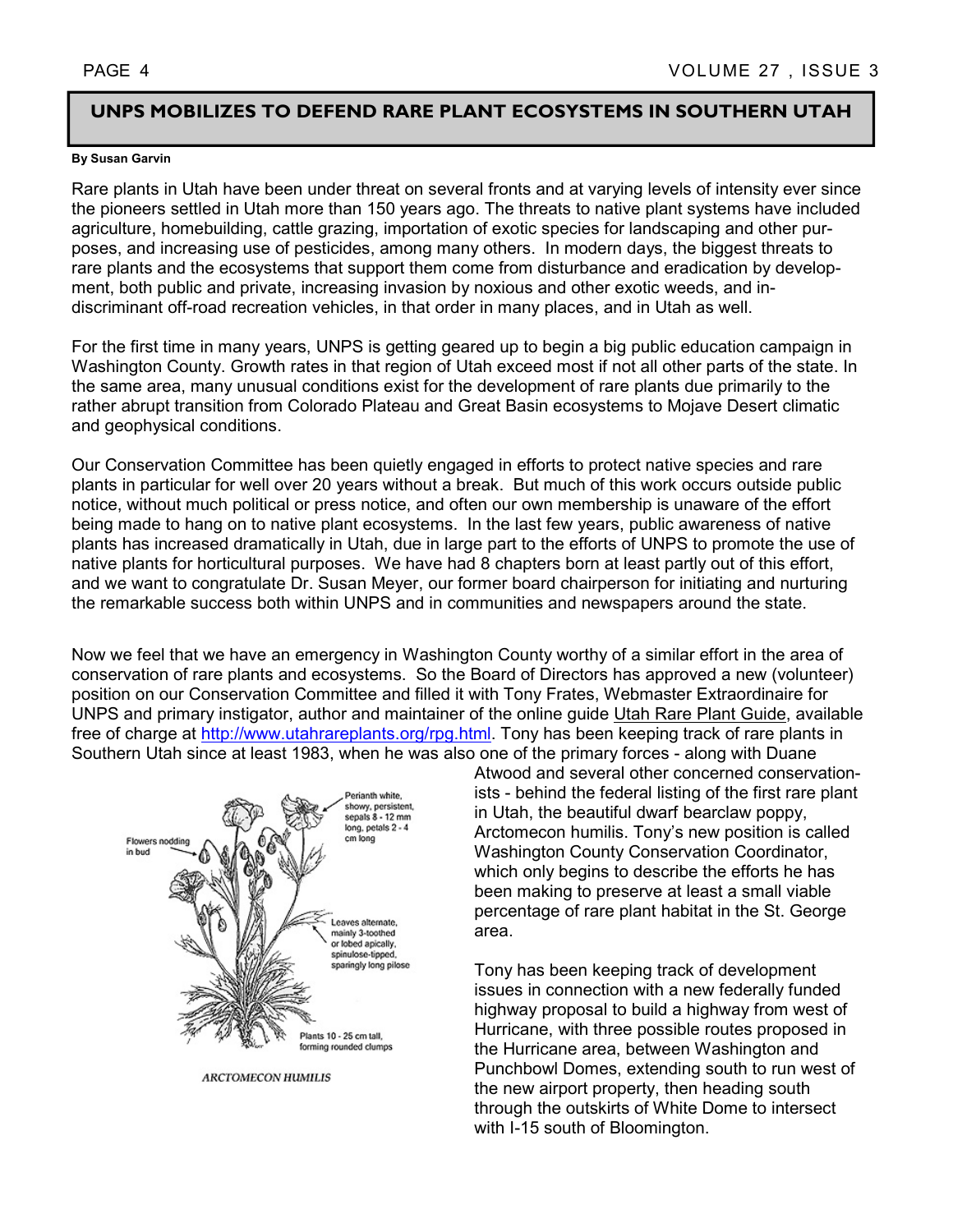See http://www.udot.utah.gov/sc/ for more details on the highway proposal. A bill has recently been introduced in Congress asking for funding for this highway, even though the Final Environmental Impact Statement has not yet been released for public scrutiny. UNPS wrote letters to protest the premature funding proposal at that time, but no answer has been received by the Conservation Committee at this date.

No alternate routes have been proposed by UDOT to avoid any of the several rare plant concentrations known in the Washington City area, surrounding the new airport site, on the outskirts of White Dome, and in the area of the Atkinville exchange south of Bloomington. UNPS submitted a 12 page response to the Draft Environmental Impact Statement in May of 2003, along with Center for Biological Diversity and Grand Canyon Trust. The response letter detailed many areas of concern for the survival of the 6 or more species of rare plants and some of their pollinators known to be in or near the proposed highway route and asked for considerably more study by biologists and other expert scientists to determine the impacts of construction on rare plant habitat and species survival. It asked for Critical Habitat Designation by the Fish and Wildlife Services for two critically threatened Astragalus species as well as the poppy, all at risk from the highway and from other proposed development nearby. The Critical Habitat Designation has been agreed to by FWS but not yet accomplished. It also asked for plant inventories to be conducted for at least 12 other species of relatively rare plants, not federally listed but either listed by the State of Utah's Heritage Program or known by botanists to be rare, which could reasonably occur and be critically impacted by highway construction related to the Southern Corridor proposal.

The letter also asked for specific mitigation activity including more scientific study should the proposed highway be built as planned. To this date, the only known response to these requests has been increased inventory work on the two threatened Astragalus species and no response has been directed to UNPS at all. This letter can be studied in its entirety on our website at http://www.unps.org/miscpdf/UNPSSCDEISResponse.pdf . The Final EIS is due out this summer; no announcement of the date of the FEIS has been made public at this time, but it is expected in May or early this summer. Most of the recommendations of conservation organizations have not been responded to either in public or in private, to our knowledge.

In addition to the Southern Corridor highway proposal other road proposals have been rumored. And private developers have been proceeding to buy private land and possibly arrange purchases of land owned by the School and Institutional

Trust Lands Administration (SITLA). These lands were originally designated to be used for the education of Utah school children and are still designated for that purpose. SITLA has begun to sell many of these parcels to high end developers to get maximum financial gain from the lands, but UNPS believes that at least some of these lands are valuable intrinsically to be designated as conservation parks or children's learning centers and onsite museums, teaching the children of Utah more about their natural heritage and about ecosystems. We believe that perhaps White Dome in particular might be an ideal site to turn into such a place, if appropriate buffer zones are also set aside around the park to avoid weed invasion and impacts of

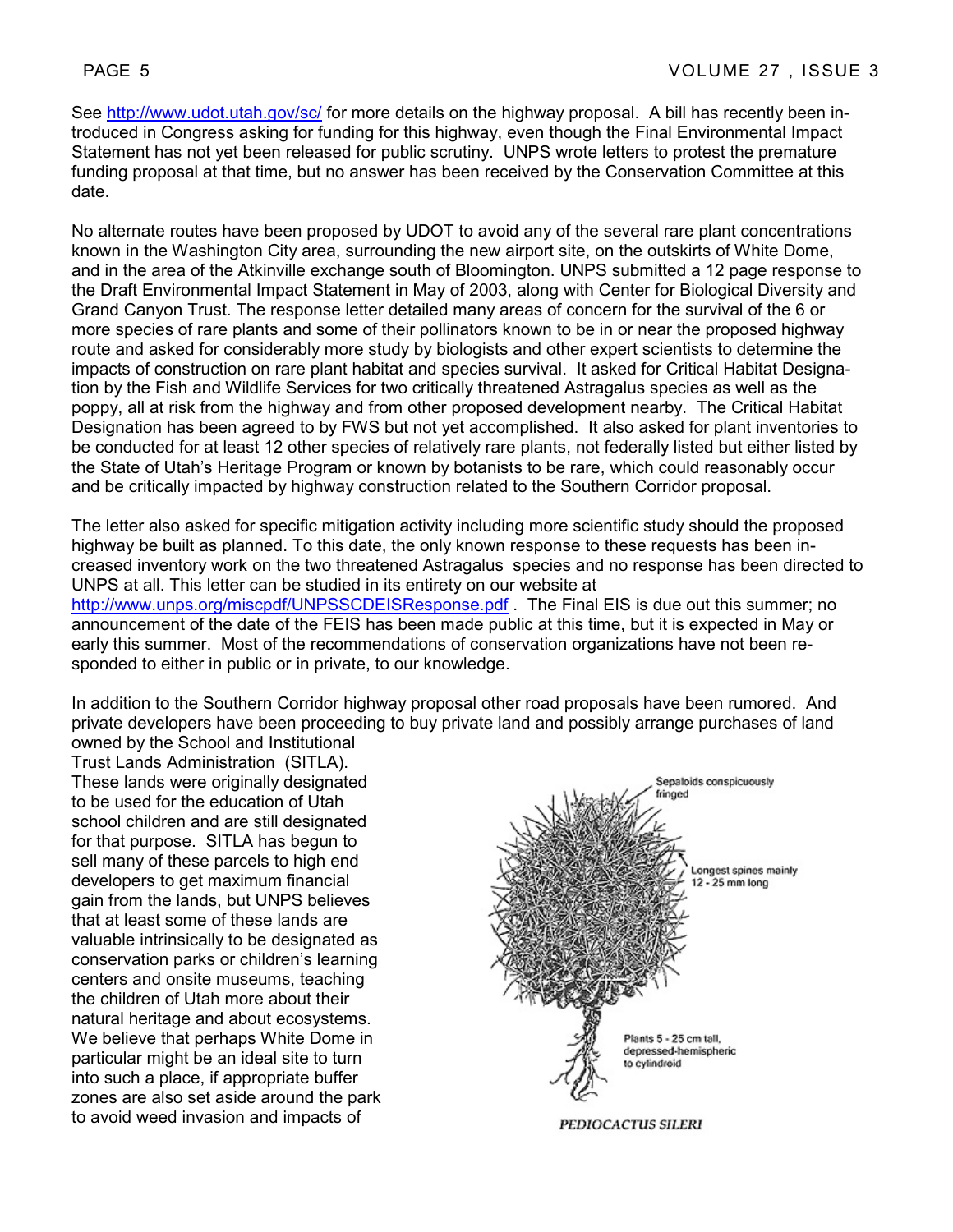pesticide use. The transactions of SITLA are not subject to environmental impact statements unless federal dollars are being used for their development and are seldom aired in public.

UNPS is also in the process of mounting an educational campaign to let citizens of all ages in Washington County become more aware not only of the natural treasures surrounding their communities, but also more about the probable effects of development on the native plant ecosystems near their homes. Most people in St. George are barely aware, if at all, that the Southern Corridor Highway is proposed to be routed between and near rare plant communities, and if they know some of the issues, they likely do not know about the more subtle effects of population fragmentation on the eventual fate of rare plant populations that are already recognized as being endangered. Many have never even seen a dwarf bearclaw poppy or a Pediocactus sileri but they would appreciate them if they did, and perhaps even appreciate the effects of endangering the populations of insects which pollinate them.

We will need lots of help from UNPS members who believe as we do that Utah's natives are unique and that their ability to continue to evolve in their natural habitats are very important to life on earth. These ecosystems have evolved over thousands of years to be able to survive and reproduce in spite of the harsh climate of a desert area, and the loss of them may at some point make the difference between life and death for humans and all species subjected to similar harsh environments. Much study of these communities remains to be done by scientific experts, and management decisions should allow for that possibility according to the latest scientific information available and go further and seek more information in many cases.

Please see our website for more information on this evolving campaign. We will be adding materials to the conservation page on a frequent basis as we find time to write them and search out illustrations, informative maps, water conservation information, and many other aspects of these rare ecosystems that are little known by the general public. Some of us will be going to St. George on May 1 to meet with conservation partners and local conservationists who would like to help us teach the folks of the area about the issues involved and slow down the planning process to allow for appropriate studies to be done. See announcement on the front page of this issue. And some of us will be staying for the public workshop on May 5 to see what the St. George City Planners have in mind for the South Block property described in the article on pages 2 and 3 of this issue. Please contact us at unps@unps.org if you have time and energy and talent to devote to this educational campaign or any other aspect of the situation we are describing, including legal help, PR skills, organizational skills, highway engineering expertise, or many other skills relevant to protecting rare plant ecosystems in situ. We can also use help in collecting petitions, distributing educational materials to citizens and students, telling community leaders the whole story, designing plans for children's parks and on site museums, and a hundred other things you might have interest and talent for doing that would help this effort.

This will be a long term project and will of necessity develop slowly since UNPS is a volunteer organization, so if you can't help this summer or this year, get in touch with us anyway to discuss what you might be able to do next year. We will be using this campaign also to attract more members to UNPS, so if you have friends that believe in the value of native plants, show them this Sego Lily edition and encourage them to become members of UNPS as well.

Wish us luck in our various efforts; Utah sometimes seems oblivious to the value of native plants, but we believe that there are many people living here who believe or will come to believe as we do, that these plants and their habitats are an important part of our heritage and should be preserved for our grandchildren and great grandchildren to enjoy as well. And Utah will be a nicer place to live and play because of the native ecosystems than it would if all of Utah were planted in bluegrass and Norway maples!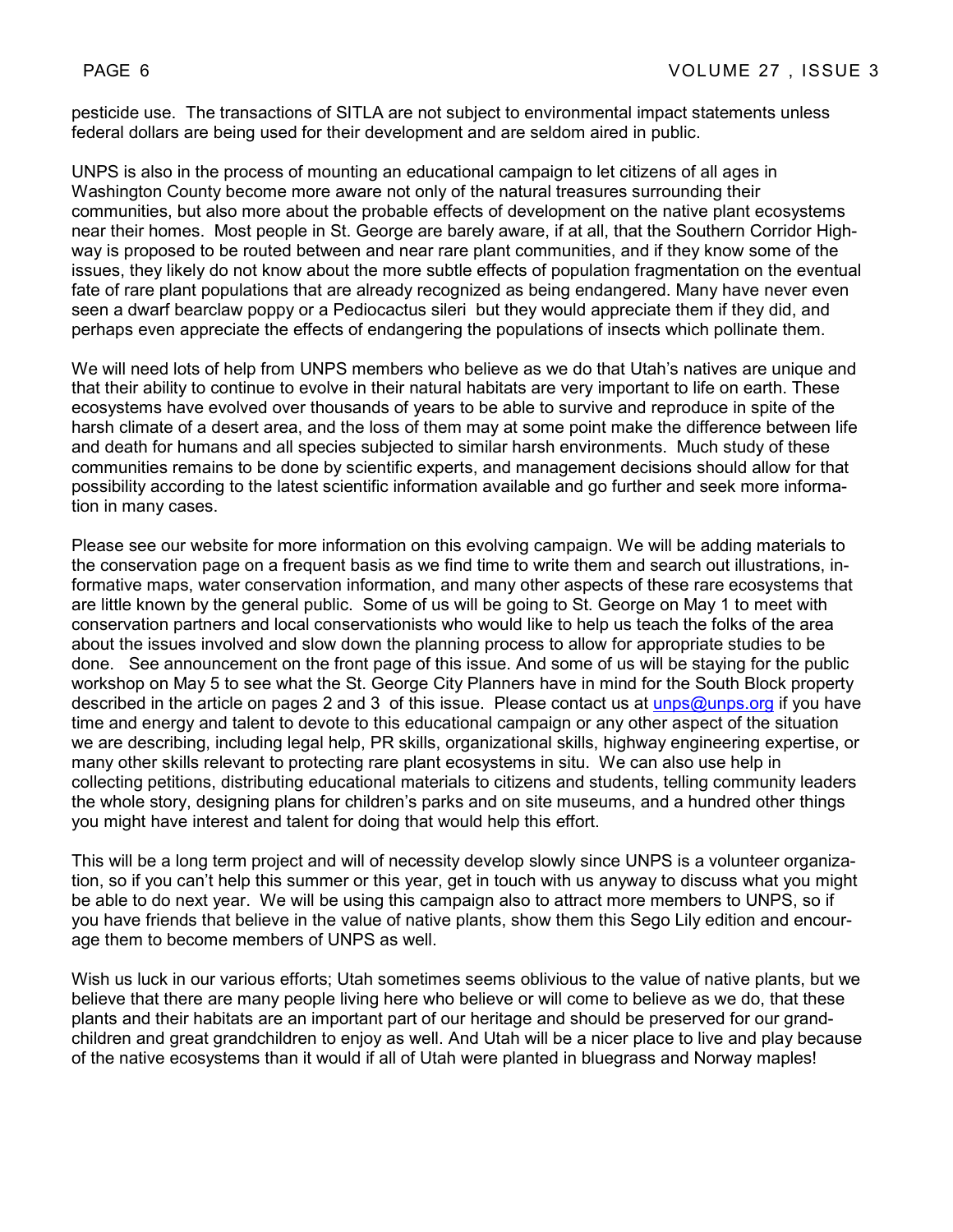#### **Rock Canyon Heritage Garden Is Threatened by Gas Pipeline Replacement**

Questar Gas is replacing an existing pipeline that runs through Rock Canyon in Provo. The existing 18" pipeline is located 6 feet deep and approximately 15-20 feet inside the UNPS Restoration Garden in the area. Unfortunately both net hackberry trees will have to be removed before the work starts in order to save them. And almost the entire garden is located within the proposed 60 foot right-of-way which is used to allow equipment access to the existing pipeline and for storing excavated dirt.

Questar has been very willing to work with the Utah Valley Chapter of UNPS within the confines of the project. They notified the UNPS of the project so that we could move any plants out of the area. The nature of the rocky soil makes it very hard to move plants effectively or to use light weight small equipment to replace the pipeline with a 24" pipe. In addition they are planning on running their equipment out of the parking lot to minimize soil compaction in the area. They are also planning on using only one side of the right-of-way for soil storage to minimize harm to the Restoration Garden. The UNPS has offered to provide them with a suggested seed mix for their nearby restoration work after the pipeline is replaced, and Questar seemed eager to have the valuable input from our plant experts.

Our hope is that good cooperation and more public visibility may benefit both parties in this situation, and though the garden will be temporarily withdrawn from public access and many years of work will sadly be lost in parts of the garden, The Rock Canyon Heritage Garden will emerge in better shape than previously expected.

Our thanks go to Tamara Bahr and Celeste Kennard for putting energy into this negotiation effort, and to the whole Utah Valley Chapter for all the work they have put into this garden over the years and the work they will undoubtedly be doing in future years to restore and maintain it.



#### **NEW CHAPTER!**

#### **Escalante Chapter**

**We would like to Welcome the Escalante Chapter of UNPS! Winnie Washburn - Chapter President has turned the three year Main Street Beautification Project into our newest chapter. As we went to press they already had 22 members.** 

**As you will see in the Calendar section Escalante are wasting no time in organizing their first event. Any UNPS members are welcome we hope you will support their efforts.** 

#### *SOUTHERN UTAH CHAPTER*

 May 1 There will be a small group down in Southern Utah from the board of directors, and also from several other conservation-oriented organizations. The purpose of the visit will be two endangered plant species; the bearclaw poppy and *Astragalus holmgrenorium*, both of which are being threatened by the Southern Corridor (as well as ATV'ers). There will be several experts on hand to take the group out to see the sites, and discuss plans for trying to protect these rare and threatened species. If you are interested, and particularly if you are interested in becoming active in this effort, we invite you to come. **Please see the article on the main page if you are interested in participating in this field trip**.

Want to know what's currently blooming in Zion? Then go to http://www.unps.org/zion/zion\_index.html for a fascinating look at what you can currently see.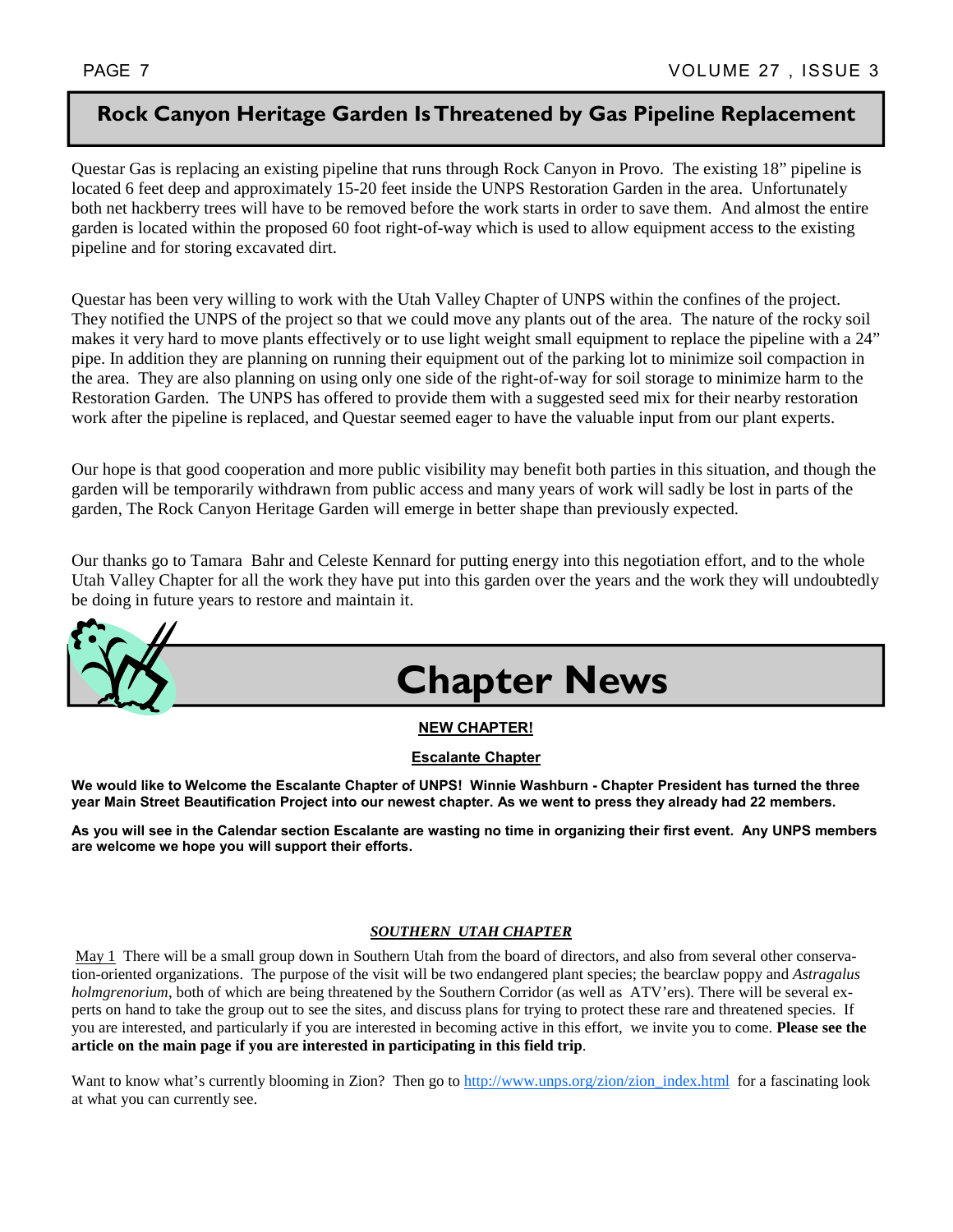#### *SALT LAKE CITY CHAPTER*

At the March meeting of the UNPS board Bill Gray agreed to act as interim president of the Salt Lake City chapter. Bill's priority will be to reestablish programs where local members can take part in meetings, flower hikes, plant propagation workshops etc., and also get opportunities to assist in conservation efforts. Stay tuned.

#### *PRICE CHAPTER*

**The Price Chapter of the UNPS will be hosting a field trip, to be led by Bob Thompson, within the Manti-La Sal National Forest (MLNF) on a Saturday in mid or late July (depending on flowering condition). The group will meet in the morning at the Tucker Rest Stop on highway 6 and proceed up Clear Creek Road to Bear Ridge to investigate a larkspur tall forb community. The group will continue down Skyline Drive stopping at several different community types. The field trip will end at the Mont E. Lewis Botanical Area. The botanical area is a montane, cold-calcic spring site containing many species not normally found outside of arctic and alpine habitats. For those who wish to stay overnight on the MLNF, there is a campground nearby our final destination.** 

#### **Anyone wishing to attend should contact Mike Hubbard (at (435) 637-4834 or mhubbard@sisna.com) by July 1st.**

#### *UTAH VALLEY CHAPTER*

Meetings :- May 14 (please note the changed date) - Wayne Padgett, Wasatch-Cache National Forest Ecologist, will give a power-point presentation on the tall forb communities of the Wasatch Mountains.

August 20, the speaker will be Beth Corbin, Forest Service Fire Ecologist, whose topic is ecological responses to fire.

The chapter's native plant sale will be held Saturday May 22, from 9 a.m. to noon, at the Rock Canyon trailhead park heritage garden in Provo. Lots of liners of a variety of perennials and grasses, and some gallon sized plants. Contact Susan Garvin for details.

The chapter will be holding a native plant garden tour on June 5th, viewing how four families have based or integrated into their landscapes a wide variety of native species. Contact Lyle Jenkins (ljenkins265@msn.com) or Denise Van Keuren (dvk@xmission.com for details).

Contact Celeste Kennard (celeste@byu.edu) for details on the Heber Creeper railroad-based field trip (see last month's Sego Lily for details) The deadline has been extended to May 3rd.

#### *CACHE CHAPTER*

Most Saturdays, starting May 8 Cache Chapter will be represented at the Logan Farmers' Market, usually with plants to sell

#### **UNPS LIFETIME MEMBER UPDATE!**

By Tony Frates

Noel and Pat Holmgren have become the latest Utah Native Plant Society lifetime members. UNPS now has 16 lifetime memberships.

Thanks to Noel and Pat for their support.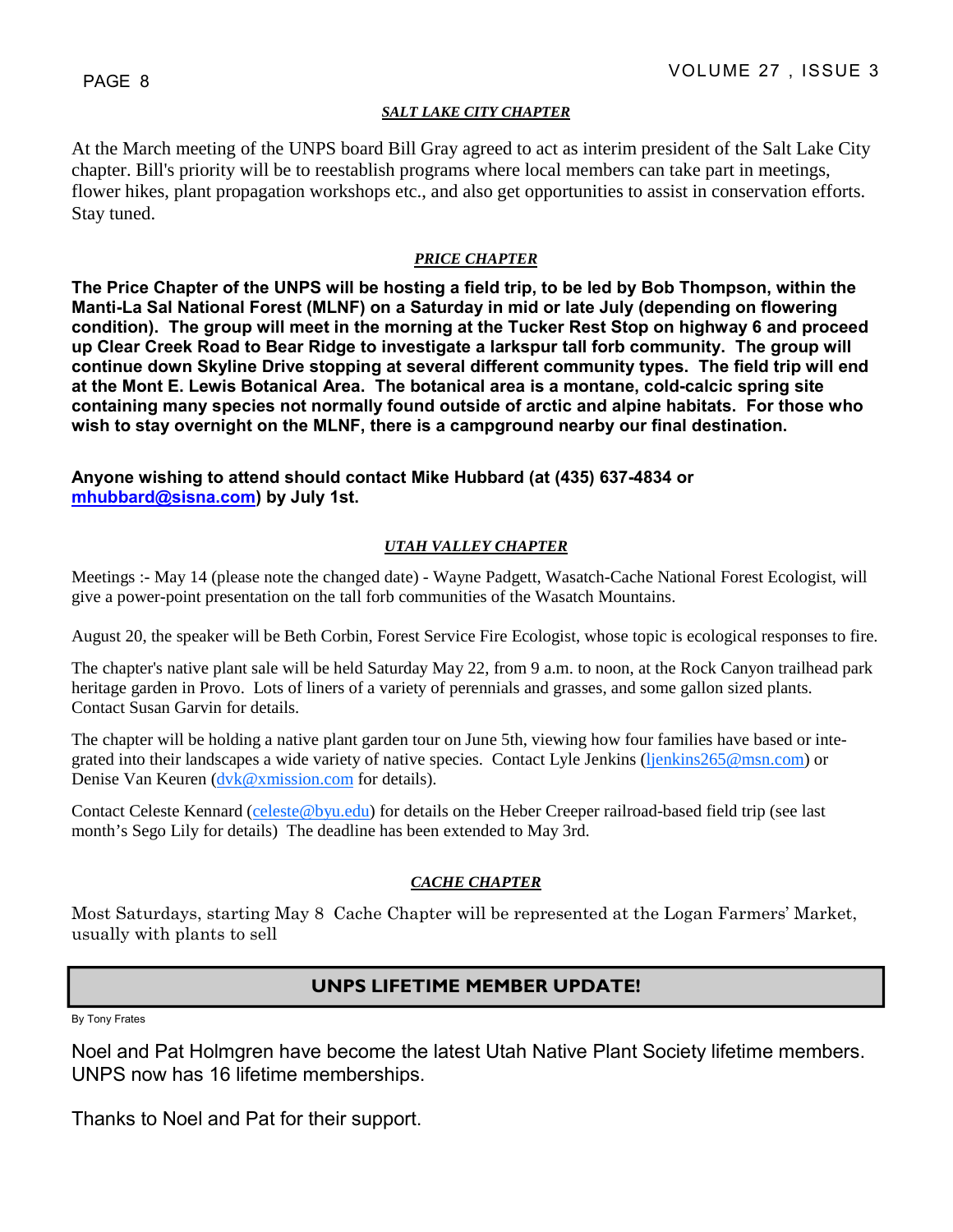# **FYI**

#### **Grant in aid program**

At their last meeting, the board agreed that the Capitol Reef project would receive \$500 for a technician and Nathan Phillip's *Allium* project another \$500; each applicant was awarded 50% of the requested amount due to budget constraints.

#### **3rd Annual Rare Plant Conference – Co-sponsored by UNPS and Red Butte Gardens**

This conference took place at Red Butte Gardens on March 1st 2004. The meeting was a huge success with an extremely diverse group of over 40 attendees. We would like to thank Bill King (UNPS) and Jena Lewinsohn (Red Butte Gardens) for putting together such an interesting set of presentations.

## **Shake Hands with a Tree: Get to Know the Natives**

By Harriet Wallis

Try something different. Take a walk in the woods and get to know the native trees by shaking hands with them.

For several years, my husband and I volunteered as skiing good will ambassadors for the U.S. Forest Service at Alta in Little Cottonwood Canyon and at Brighton and Solitude in Big Cottonwood Canyon. Our mission was to take skiers and snowboarders on a tour along a gentle trail and help them understand and appreciate the winter world.

Locals and out-of-staters usually looked at the towering evergreens that bordered the trails and assumed they were "pine trees." They were delighted to discover they could identify trees by taking off their gloves and literally shaking hands with a branch.

Here's the native tree memory guide.

A handshake with a spruce tree is uncomfortable. It pokes at your hand and you let go quickly. It's spikey and sharp. A close look at the needles show they are square, and because of that you can roll them back and forth between your thumb and index finger. So, just remember: Spikey, sharp, square spruce. It rhymes.

Fir trees provide a different handshake. They are soft, gentle and friendly. The needles are flat and cannot be rolled. So the rhyme is: Friendly, flat fir.

As to pine trees, they have needles that are bundled together in groups of two, three, or more depending on the species. Pine trees have needles that come in packets. So it's: Pines have packets.

Engelmann spruce and sub-alpine fir are dominant natives in the canyons, and some Douglas fir can be found also. Enjoy your

#### **Now Available**

#### *Flora of North America*

*Volume 4: Magnoliophyta Caryophyllidae, Part 1: Caryophyllales, Part 1 (Pink Order)* 

More than **650 species** classified in **117 genera** and **10 families** of the order *Caryophyllales* 

**includes:** Identification Keys Descriptions Line Drawings Ecological Characteristics

Distribution maps for the native and established species. A list of the synonyms currently in use for the accepted names

December 2003, 608 pp., 734 line drawings, 0-19-517389-9

List Price \$120 | **Sale Price \$95 Order by June 31, 2004! To order go to www.oup-usa.org/reference** Promotion Code 23869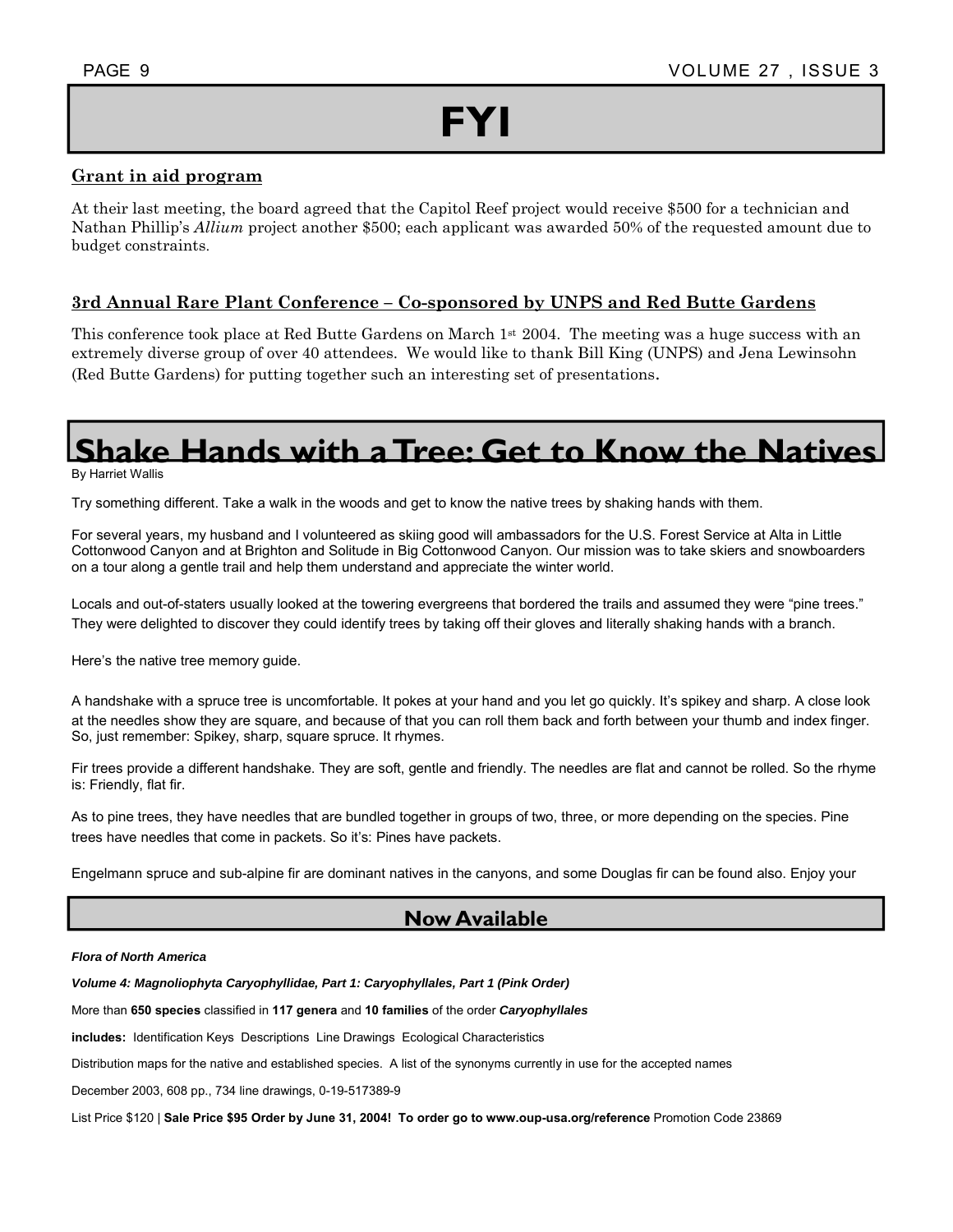#### **Calendar of Events**



#### **Saturday May 1st KAYENTA COMMUNITY GARDEN TOUR FUNDRAISER**

The Kayenta Community is hosting its first annual **Desert Garden Tour**. The theme this year is "The Healing Garden" . Special guest speakers, Paula Askeroth Philips and Gary Paulson

Time: l0am to 2pm Guest Lectures: 12 noon Tickets: \$10 each and available at Coyote Gulch Art Village shops or the Kayenta Sales Office 435-628-7234

The unusual and exquisite private gardens of local Kayenta residents will be open to the public for this special one-day only event. The tour will feature seven gardens, each with a different emphasis. Another special treat will be the muchanticipated tour of the soon to be completed Rose Labyrinth.

The Intermountain Herbarium, Bridgerland Mushroom Society, and Cache Chapter of the Utah Native Plant Society are proud to present the 2<sup>nd</sup> annual Spring Mushroom Identification Workshop.

**Friday May 14** from 6-8(9) pm at the Intermountain Herbarium on the USU campus in Logan, Utah.

**Saturday May 15** from 9 am – to whenever we get tired of looking at these marvelous organisms in Logan Canyon. There will be car pooling so the meeting place will be announced on Friday evening.

Topics to be covered include: Ecological roles, What do I call this structure? Major groupings, and a hands on look at the structures and mushrooms themselves. On the fieldtrip you can see mushroom in their native habitat and discuss on site their roles and how to identify some of the more common and a few of our wild edibles (if our luck holds we may even find enough to sample).

Cost: \$20 (\$15 if you are a member of BMS or UNPS) There are a limited number of places available, and last year the spots filled early. Contact Michael Piep (fungi@biology.usu.edu or 435-797-0061) to register.

Tuesday May 18th (7:30 pm in the Sugarhouse Garden Center, SLC) Bill Gray will be giving a talk to the Great Salt Lake Audubon Chapter on his Cyberflora CDs, and his current projects. Meetings are open to all interested people.

May 22; Water Smart Landscapes. Held at the Tonaquint Nature Center, 1581 Dixie Drive. Southern Utah. Cost \$5, space limited so reservations required. Call 673-3617 to reserve, or for more information.

Saturday, June 5th Zion Canyon Field Institute is presenting "Edible Plants of Utah" It is limited to 15 participants and there is a 20% discount for UNPS members (send SASE to Margaret Malm, PO Box 460926, Leeds, Ut 84746-0926 to obtain discount certificate.) Fee: \$60 (includes dinner) Instructor: Ron Kay Meets: 1 pm at the Zion Human History Museum Call to register: 435- 772-3264

**Saturday June 5, The newly formed Escalante chapter of UNPS has extended an open invitation to all members to visit their Main Street Beautification Project and attend their monthly meeting. At the moment the plan is to have a walkthrough Main Street around 4pm where you will see all the chapter have accomplished in the beautification of Escalante's Main Street with native plant gardens and other amenities, then enjoy a picnic pot-luck supper at the Garden Gate Sanctuary.** 

**This project is already in it's third year, and Winnie Washburn has turned the existing effort into a brand new Escalante chapter of UNPS. The project has attracted a lot of tourist attention and they have recruited members from outside Utah and even outside the U.S. as part of their chapter! Hooray for the Escalante Chapter! Please RSVP to Winnie Washburn**  or Kathy Munthe by May 18<sup>th</sup> if you would like to attend. If you are planning on an overnight stay please let us know as **Escalante will have to make the arrangements.** 

**Saturday June 5 Hike to the Bristlecone Pine Grove. The hike - led by Kim Despain - will start from the parking lot at the Price Canyon Recreation Area campground at about 10:00 AM. The trail to the bristlecone pine grove is about a 3 mile round trip hike. The trail goes through a spectacular grove of mountain mahogany and there are very good examples of limber pine along the way, along with an abundance of native forbs and grasses. Hopefully the leopard lily will also be blooming again. The trail is not steep. The hike isn't strenuous but will take 2-4 hours. Kim takes it slow because he likes to take photographs.** 

**Anyone in the Utah Native Plant Society , or any one interested for that matter is welcome to come along.**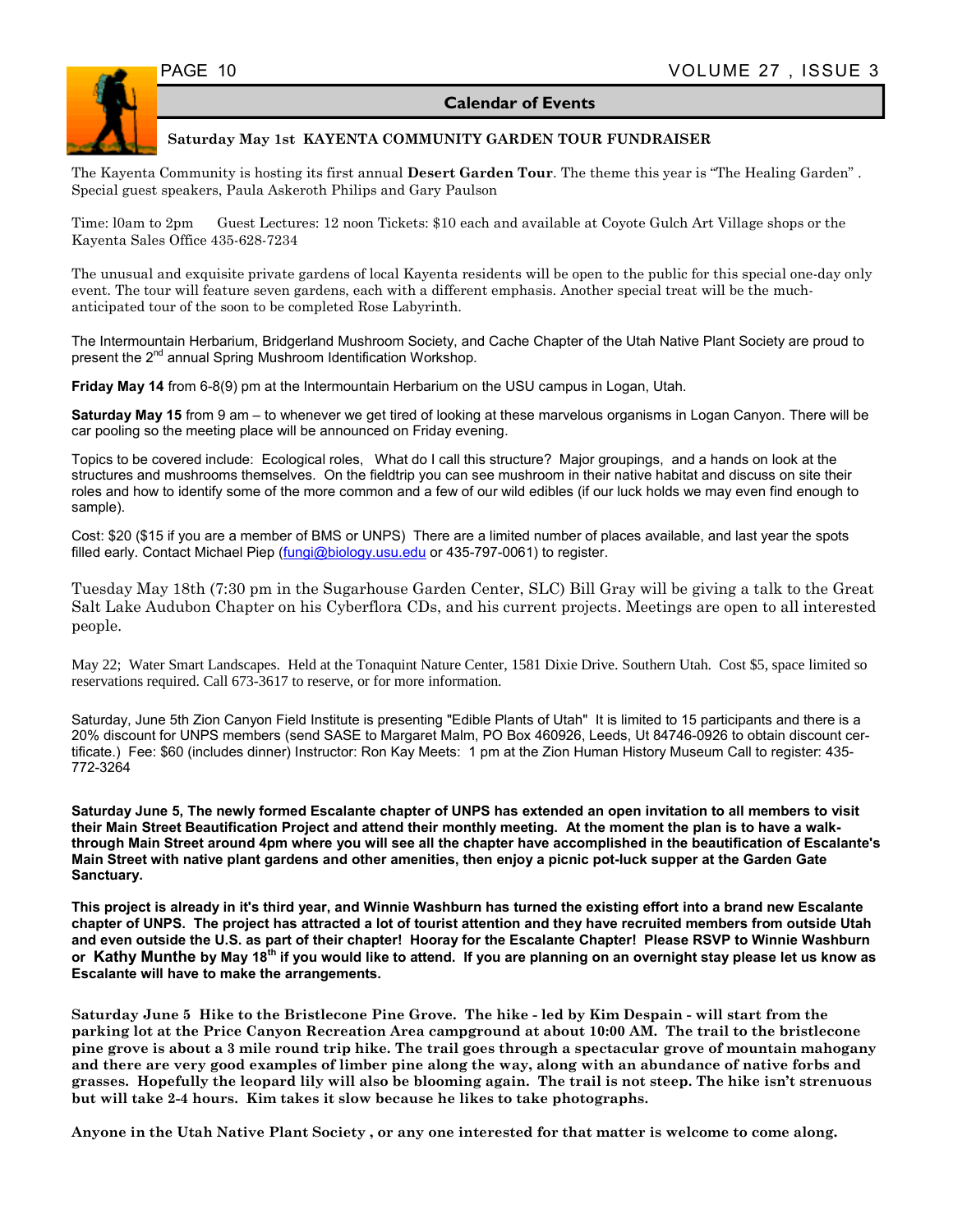June 19 Field trip – all day, with option of staying over, to western Box Elder County. The lower areas adjacent to the road are beautiful around this time of year. Contact Michael Piep (435-797-0061) or Mary Barkworth (435-797-1584) to register. For many other Cache chapter events see news page at www.unps.org

#### **UNPS SEEKING WEBMASTER, STORE MANAGER FOR OUR WEBSITE**

Our Website designer, Webmaster, and Store Founder and Manager has done such a good job of improving Information Technology for UNPS that we are now in need of at least two dedicated volunteers to maintain the flow of information to our members and other interested internet viewers. Please see the following ads if you have talents and time that might help us fill these positions.

#### **WEBMASTER FOR UNPS WEBSITE**

Utah Native Plant Society is seeking a dedicated member to volunteer to maintain and update our website, in cooperation with our present webmaster and other large contributors to our website. This position requires a fairly long-term committment to the organization and a desire to understand the philosophy and operation of UNPS so the website reflects our organization in the way the board desires. It also requires good and timely communication skills with our board and committee chairs and program coordinators. Hours can be extremely flexible within these parameters. UNPS will pay for expenses incurred, at the discretion of the board. Please see our goals and mission statement on our home page at www.unps.org, and take a look at our Articles of Incorporation and ByLaws by searching for "Bylaws" at the same site.

If you are interested in this position, please communicate with us at  $\mu_{\text{D}}$  and  $\mu_{\text{D}}$  and  $\mu_{\text{D}}$ duce yourself, with qualifications, to our present webmaster and designer of our website, Tony Frates.

#### **WEBSITE STORE MANAGER**

Utah Native Plant Society is seeking a dedicated member to take over the management of our website store. This will be a long-term volunteer position under the direction of our current webmaster and Store Manager. UNPS will pay for expenses incurred to carry out the job on the volunteer's personal computer, as approved by the Board of Directors. The job would involve communicating effectively and in a timely manner with our current Store Manager, our Treasurer, and with present and potential suppliers of books, CD's and posters. In some cases, the Store also mails these items to customers. These items for sale on our website are related to our goals and mission and to programs UNPS is running or promoting, at the discretion of the Board. The Store Manager would also be re-sponsible for responding to members who pay dues electronically and forwarding information about those transactions to our Membership Chairperson promptly. Hours are very flexible within those parameters but probably will require at least 5 hours per week. Please visit our website at www.unps.org to learn more about our goals and mission and also search for "Bylaws" to see our Articles of Incorporation and Bylaws. The Store is located at this address as well.

Interested volunteers can get more information by citing qualifications for the position. Correspond with our Webmaster, and Store Manager and Founder, Tony Frates, at unps@unps.org.